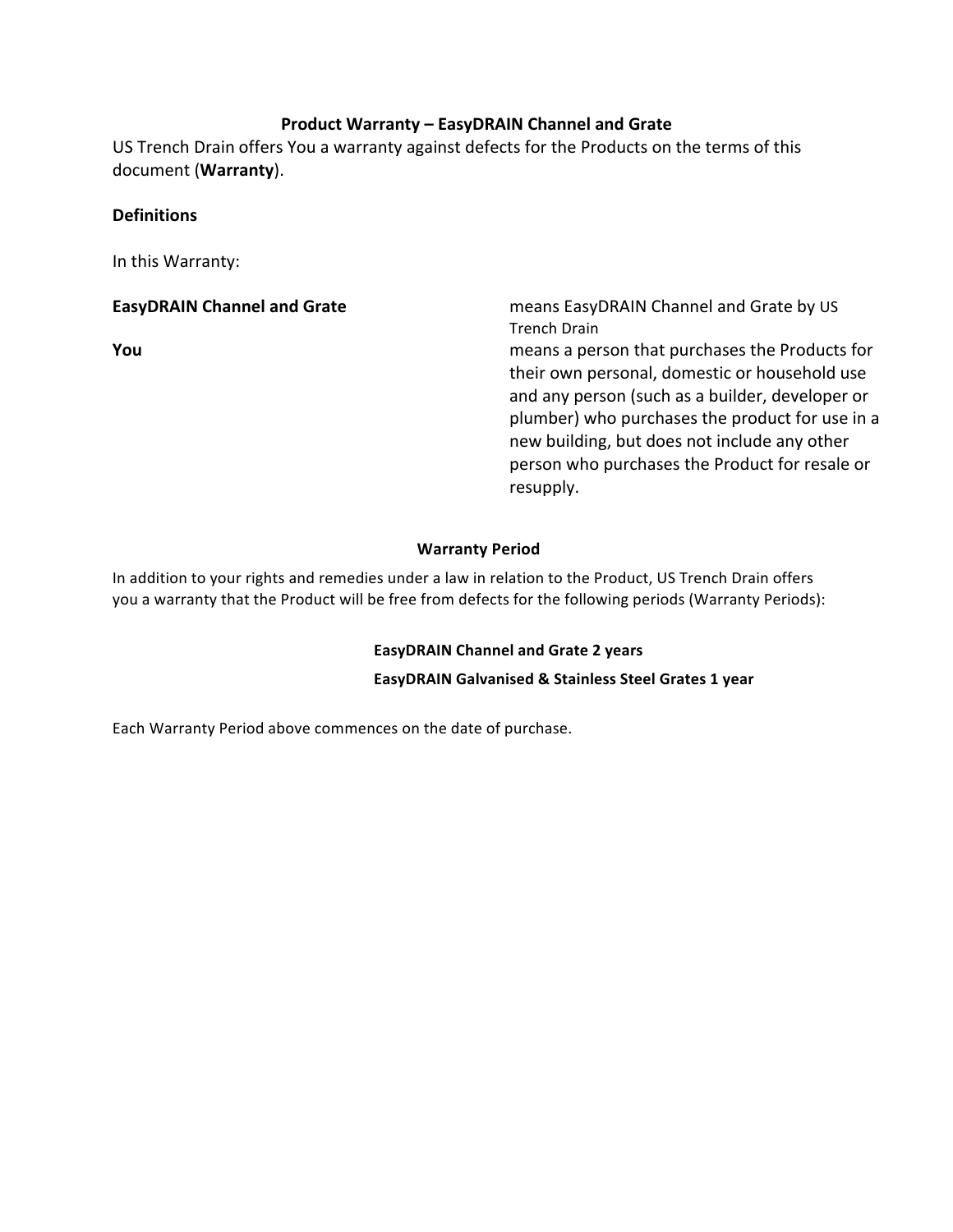# **Product Warranty | EasyDRAIN Channel and Grate**

#### **Warranty Conditions**

Subject to compliance with the terms of this Warranty, US Trench Drain will supply a replacement Product where US Trench Drain determines that a fault in the Product has been caused by faulty manufacture or faulty materials used in the manufacture of the Product.

This Warranty does not apply to any defect caused or contributed to by any one or more of the following: 

Accidental damage, abuse, misuse or mistreatment

Abnormal stresses on the Product beyond its designed purpose, including excessive vehicle traffic loading or travel speeds

Only automobile vehicle usage below vehicle rating (No machinery usage)

Improper use of cleaners or chemicals including acid washing during installation Unapproved modifications were made to Products

Damage to Product and Product finishes resulting from installation, including acid washing Installation that did not follow the US Trench Drain installation guidelines or instructions Interference with or attempts to repair the Product after the Product has been installed Normal wear and tear from use

Rusting caused by chlorine, chemicals, salt (for ice/snow of driveways/waterways etc), salt water (in environments such as swimming pools or coastal areas)

• Product rating limitations apply per schedule 1 (below)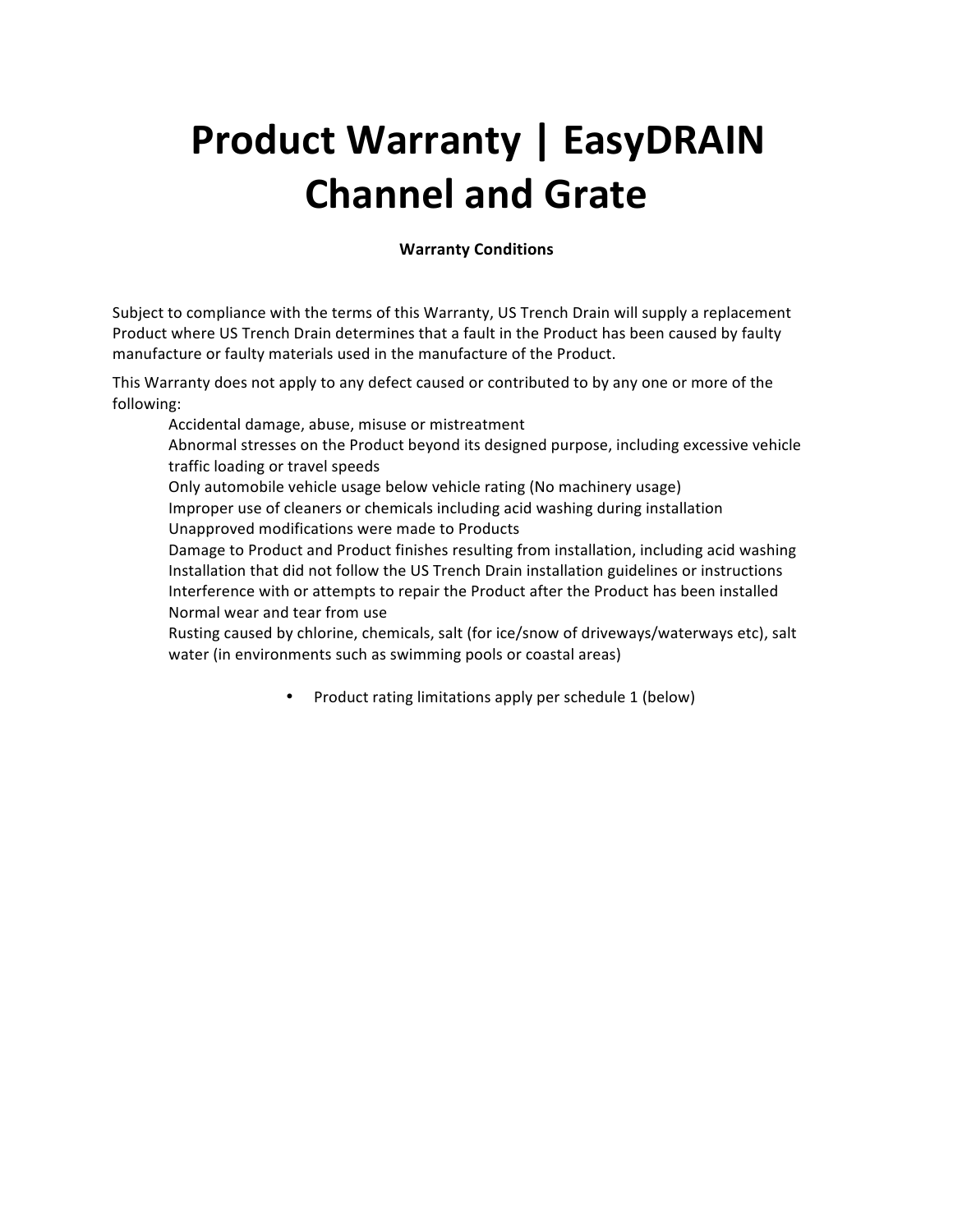### Schedule 1

## Load Capacity of U.S. Trench Drain<sup>™</sup> Channel and Grate

| <b>Description</b>                                                                                                                                                                                                                                                                                                                                                                                                                                                                                                                                               | <b>Codes of Applicable</b><br><b>Products</b>                                          |
|------------------------------------------------------------------------------------------------------------------------------------------------------------------------------------------------------------------------------------------------------------------------------------------------------------------------------------------------------------------------------------------------------------------------------------------------------------------------------------------------------------------------------------------------------------------|----------------------------------------------------------------------------------------|
| U.S. Trench Drain™ Polymer Channel and Polymer Grate                                                                                                                                                                                                                                                                                                                                                                                                                                                                                                             |                                                                                        |
| Tests in accordance with AS3996 have shown the U.S. Trench Drain™<br>Polymer Channel and Polymer Grate are adequate for Class A use.<br>Further tests replicating actual service use indicate that the polymer<br>grate can safely withstand a 1100lbs load applied to a 4" wide pad<br>across the span of the grate. The opening width and the concave cross-<br>bar design, allows most wheels to roll across the grate from side to side<br>without applying the full wheel load as the loads are transmitted<br>through the channel wall to the foundations. | 83300, 83300-3<br>83302, 83302-3<br>83318, 83318-3<br>83319, 83319-3<br>83500, 83500-3 |
| The U.S. Trench Drain™ channel directs any applied loading down to the<br>concrete encasement to the bedding material below. Thus the U.S.<br>Trench Drain <sup>™</sup> Polymer Channel and Polymer Grate, when correctly<br>installed, can support vehicles with axle loads of up to 4400lbs crossing<br>the channel.                                                                                                                                                                                                                                           |                                                                                        |

| <b>Description</b>                                                                                                                                                                                                                                                                                                                                                                                                                                                                                                                                                                                          | <b>Codes of Applicable</b><br><b>Products</b> |  |
|-------------------------------------------------------------------------------------------------------------------------------------------------------------------------------------------------------------------------------------------------------------------------------------------------------------------------------------------------------------------------------------------------------------------------------------------------------------------------------------------------------------------------------------------------------------------------------------------------------------|-----------------------------------------------|--|
| U.S. Trench Drain™ Polymer Channel and Pressed Stainless Steel Grate                                                                                                                                                                                                                                                                                                                                                                                                                                                                                                                                        |                                               |  |
| The range of pressed stainless steel steel grates available for the U.S.<br>Trench Drain <sup>™</sup> range of channels do not meet the requirements of the<br>Class A loading of AS 3996 as the permanent deflection of the grate<br>was greater than the standard permits. However, during testing it was<br>found that the grates could sustain an equivalent wheel load of<br>1100lbs. So, whilst it is able to be used in a driveway situation exposed<br>to slow moving light vehicles such as car, it may be noticed that over<br>time the flat upper surface may show signs of slight indentation.  | 83303, 83303-3                                |  |
| U.S. Trench Drain <sup>™</sup> Polymer Channel and Pressed Galvanised Steel Grate                                                                                                                                                                                                                                                                                                                                                                                                                                                                                                                           |                                               |  |
| The range of pressed galvanised steel steel grates available for the U.S.<br>Trench Drain <sup>™</sup> range of channels do not meet the requirements of the<br>Class A loading of AS 3996 as the permanent deflection of the grate<br>was greater than the standard permits. However, during testing it was<br>found that the grates could sustain an equivalent wheel load of<br>1100lbs. So, whilst it is able to be used in a driveway situation exposed<br>to slow moving light vehicles such as car, it may be noticed that over<br>time the flat upper surface may show signs of slight indentation. | 83342, 83342-3<br>83501.83501-3               |  |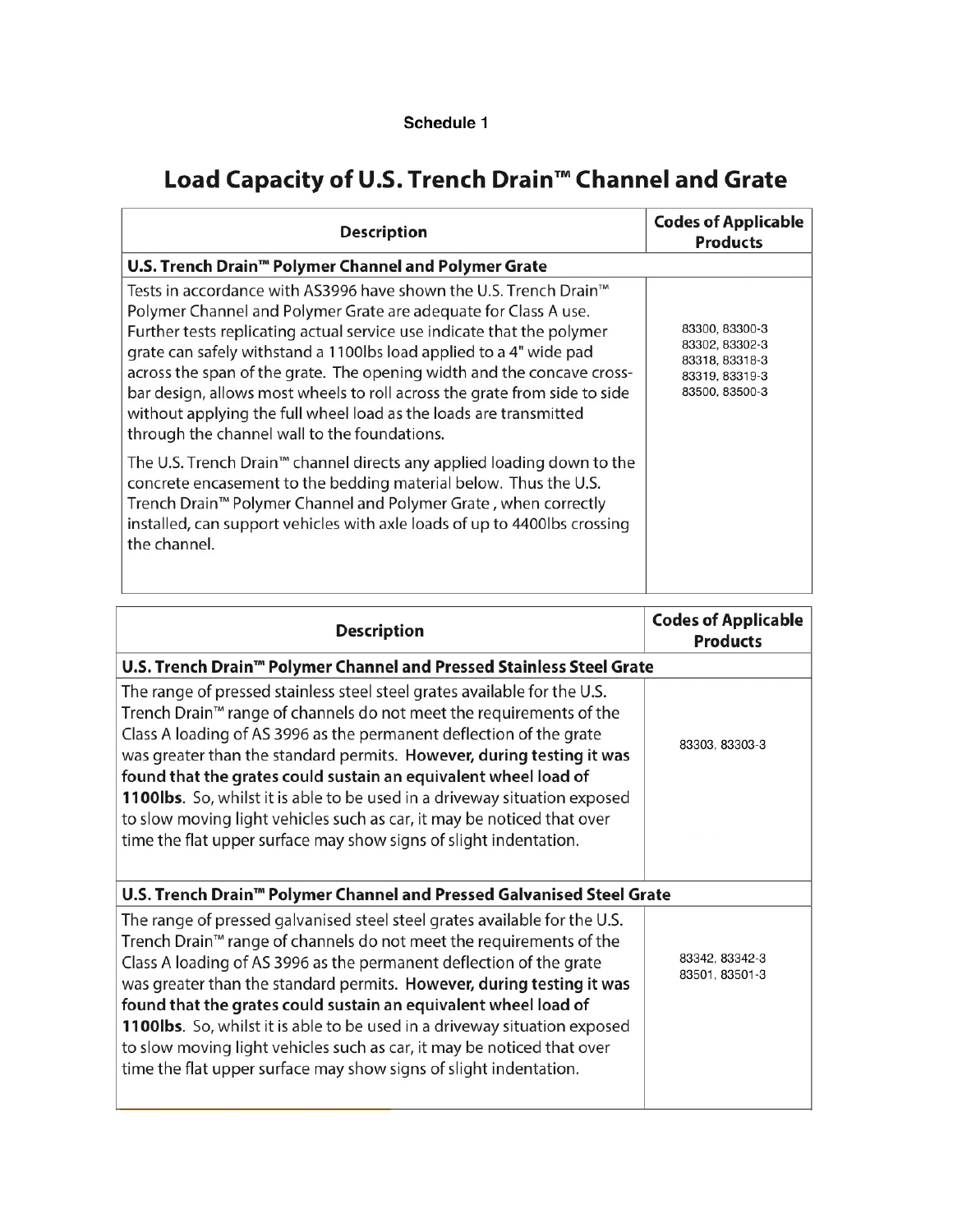**Note:** For best results, vehicles MUST NOT travel along the line of the channel, and the grates must be kept clear of stones and other objects which might concentrate wheel loadings onto small areas. Loads carried by vehicles with very small wheels such as forklifts and pallet trucks must not exceed 1100lbs load per wheel.

This Warranty only applies to you and is not transferable from you to any other person.

This Warranty only covers the US Trench Drain product and no installation, removal or repairs to any site work.

You are entitled to a replacement or refund for a major product failure. You are also entitled to have the goods repaired or replaced if the goods fail to be of acceptable quality and the failure does not amount to a major failure.

#### **How to make a Warranty Claim**

All claims under this Warranty must be made within 14 days of you becoming aware of a suspected defect in the Product (Claims Period). Any claim under this Warranty that is made outside the Claims Period will not be accepted.

To make a claim under this Warranty, you must provide us with the following (Claim Documentation):

Copy of proof of purchase receipt (ensuring the date of purchase is visible);

Your name, contact details and address;

Description of the claimed defect;

If visible, a photo of the defect/s;

If the Product has been installed, written evidence (such as an invoice) that the Product was installed by a licensed plumber (if requested by US Trench Drain)

You must meet the costs of making the Warranty claim, including any postal, phone, facsimile and email communication costs incurred by you.